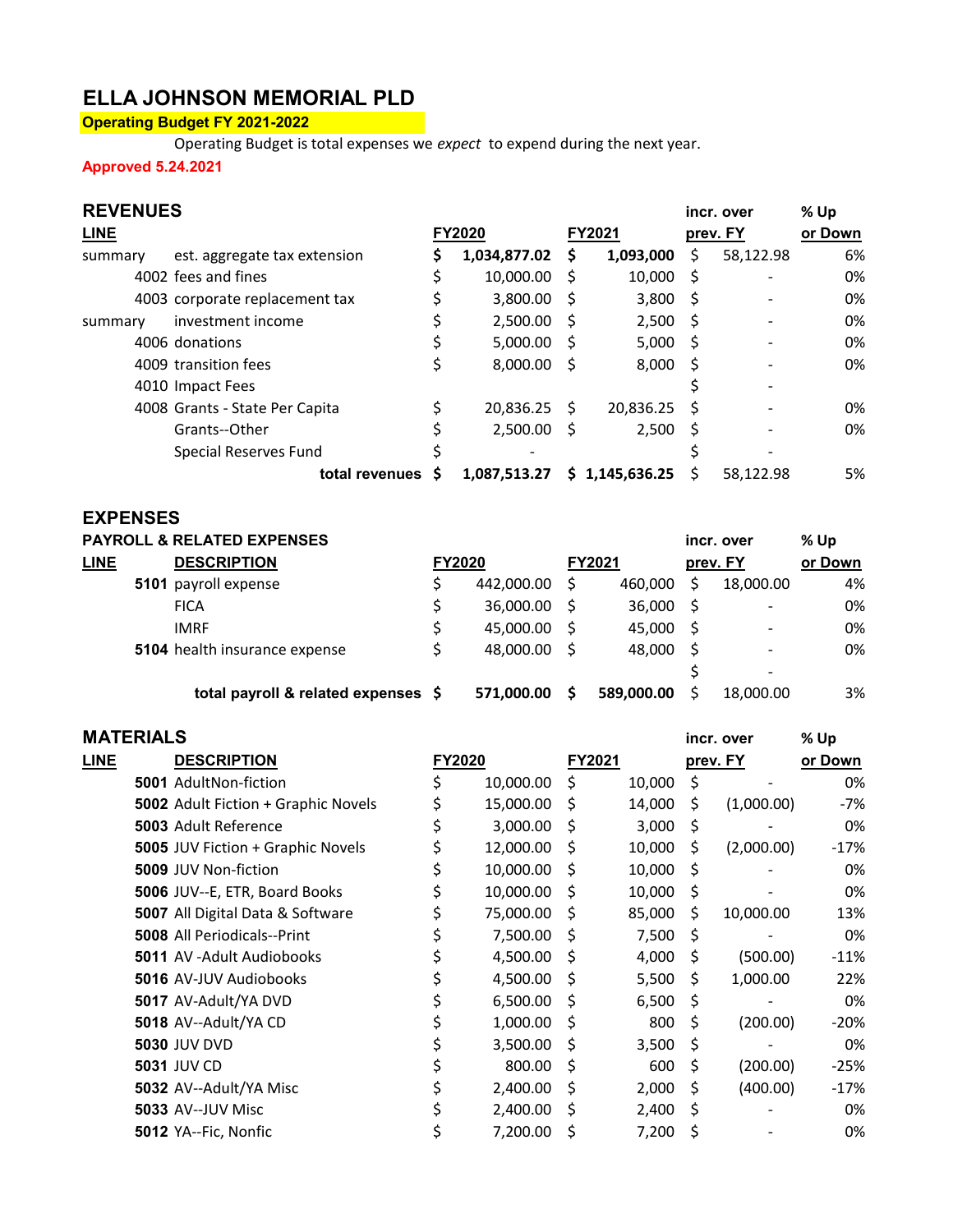| 5015 Adult--Large Print         | 8.000.00 S |    | 8.000 S    | $\sim$                   | 0%     |
|---------------------------------|------------|----|------------|--------------------------|--------|
| 5019 Adult/YA Non-Eng. Material | 1.800.00 S |    | 1.500 S    | (300.00)                 | $-17%$ |
| 5020 JUV Non-Eng. Material      | 1.000.00 S |    | 1.000 S    | $\overline{\phantom{a}}$ | 0%     |
| total materials \$              | 186.100.00 | S. | 192,500.00 | 6.400.00                 | 3%     |

|             | <b>OTHER OPERATING EXPENDITURES</b>   |                 |                  |          | incr. over  | % Up    |
|-------------|---------------------------------------|-----------------|------------------|----------|-------------|---------|
| <b>LINE</b> | <b>DESCRIPTION</b>                    | FY2020          | FY2021           | prev. FY |             | or Down |
|             | 5201 Automation and Tech Support      | \$<br>75,000.00 | \$<br>85,000     | \$       | 10,000.00   | 13%     |
| summary     | <b>Audit Expense</b>                  | \$<br>7,200.00  | \$<br>7,200      | \$       |             | 0%      |
|             | 5311 Accounting                       | \$<br>10,000.00 | \$<br>10,000     | \$       |             | 0%      |
| summary     | Liability Insurance                   | \$<br>10,000.00 | \$<br>10,000     | \$       |             | 0%      |
| summary     | Unemployment Insurance                | \$<br>5,000.00  | \$<br>5,000      | \$       |             | 0%      |
|             | 5303 Travel, Training and Prof. Dev.  | \$<br>18,000.00 | \$<br>25,000     | \$       | 7,000.00    | 39%     |
|             | 5304 Repairs and Contingency          | \$<br>28,000.00 | \$<br>20,000     | \$       | (8,000.00)  | $-29%$  |
|             | 5305 Utilities and Fire Monitor       | \$<br>30,000.00 | \$<br>26,000     | \$       | (4,000.00)  | $-13%$  |
|             | 5306 JUV Programming                  | \$<br>12,000.00 | \$<br>12,000     | \$       |             | 0%      |
|             | 5315 YA Programming                   | \$<br>6,000.00  | \$<br>6,000      | \$       |             | 0%      |
|             | 5313 Adult Programming                | \$<br>12,000.00 | \$<br>12,000     | \$       |             | 0%      |
|             | 5314 Marketing                        | \$<br>16,000.00 | \$<br>20,000     | \$       | 4,000.00    | 25%     |
|             | 5307 Office and Custodial Supplies    | \$<br>20,000.00 | \$<br>14,000     | \$       | (6,000.00)  | $-30%$  |
|             | 5308 Telephones-- Voice Lines         | \$<br>6,000.00  | \$<br>6,000      | \$       |             | 0%      |
|             | 5309 Legal Fees and Publications      | \$<br>15,000.00 | \$<br>15,000     | \$       |             | 0%      |
|             | 5310 Professional Consulting          | \$<br>20,000.00 | \$<br>55,000     | \$       | 35,000.00   | 175%    |
|             | 5402 Capital Development              |                 |                  | \$       |             |         |
|             | 5401 Equipment and Furnishings        | \$<br>20,000.00 | \$<br>8,000      | \$       | (12,000.00) | $-60%$  |
|             | 5403 Contracted Services              | \$<br>20,000.00 | \$<br>25,000     | \$       | 5,000.00    | 25%     |
|             |                                       |                 |                  |          |             |         |
|             | total other operating expenditures \$ | 330,200.00      | \$<br>361,200.00 | \$       | 31,000.00   | 9%      |
|             |                                       |                 |                  |          |             | 5%      |
|             | <b>TOTAL EXPENSES \$</b>              | 1,087,300.00    | \$1,142,700.00   | \$       | 55,400.00   |         |
|             | <b>TOTAL REVENUES \$</b>              | 1,087,513.27    | \$1,145,636.25   | \$       | 58,122.98   | 5%      |
|             | est. yearend balance \$               | 213.27          | \$<br>2,936.25   |          |             |         |

#### IMRF FUND 005

| <b>REVENUES</b>       |                                  | FY2020 |               | <b>FY2021</b> |          |
|-----------------------|----------------------------------|--------|---------------|---------------|----------|
|                       | IMRF fund property tax revenues  | \$     | 44,080        | \$            | 50,000   |
|                       | interest income                  |        |               |               |          |
|                       | Total cash in fund from FY 2020  |        |               |               |          |
|                       | total $\frac{1}{2}$              |        | 44,080        | - S           | 50,000   |
| <b>EXPENSES</b>       |                                  |        |               |               |          |
|                       | IMRF expenses \$                 |        | 45,000 \$     |               | 45,000   |
|                       | total $\frac{1}{2}$              |        | $(920.00)$ \$ |               | 5,000.00 |
|                       |                                  |        |               |               |          |
| <b>AUDIT FUND 027</b> |                                  |        |               |               |          |
| <b>REVENUES</b>       |                                  | FY2020 |               | FY2021        |          |
|                       | audit fund property tax revenues | \$     | 7.840         | S             | 8.000    |